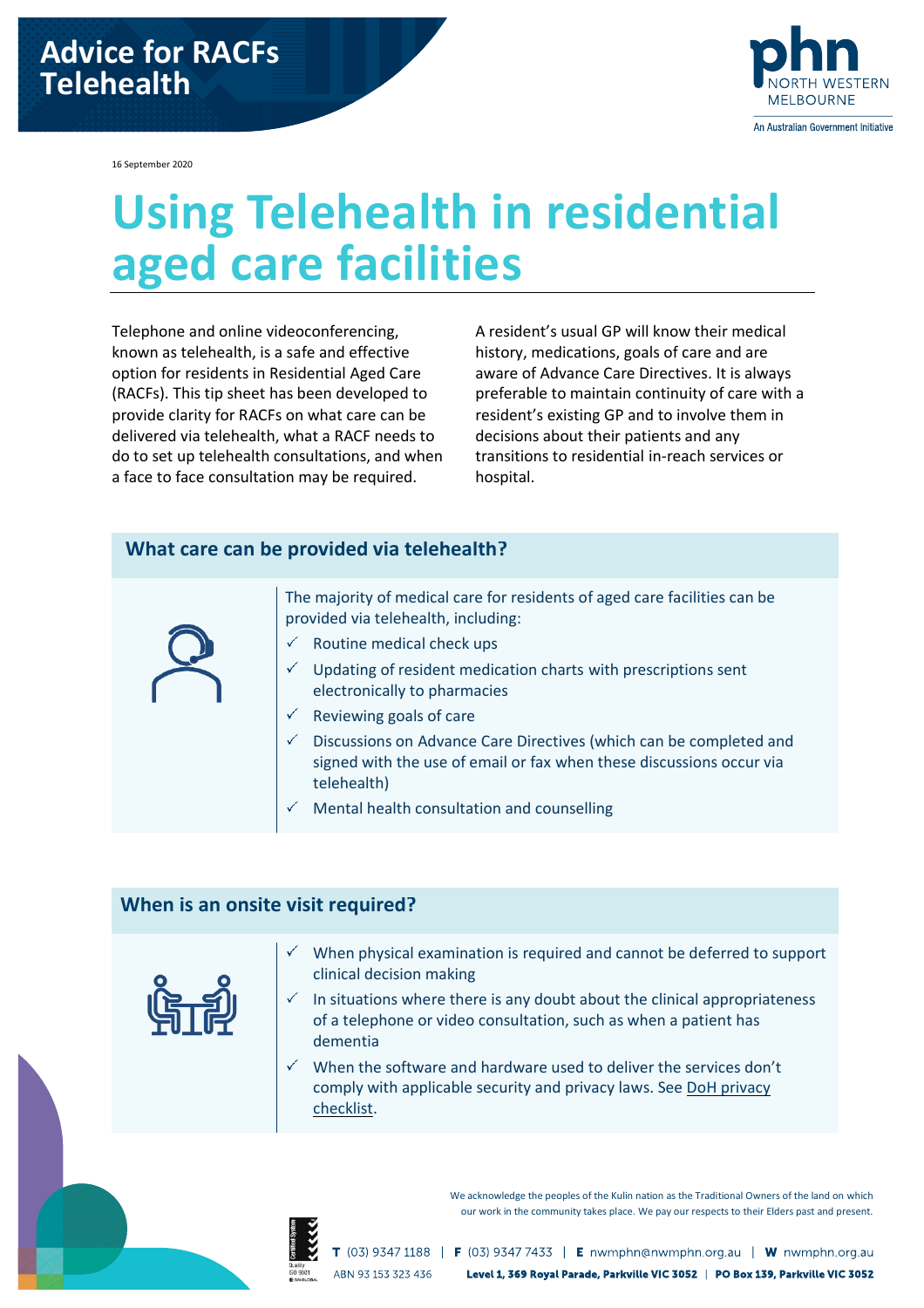## **How does it work?**



## **What preparation is needed before the telehealth consultation?**



- **REVIEW the space**  $\sqrt{4}$  A private, well-lit area where the resident will not be disturbed during the consultation, usually the resident's room.
	- $\checkmark$  A good connection to the internet
	- $\checkmark$  Access to a computer, laptop, tablet or phone with web access, a camera and a microphone. We recommend that each facility has some dedicated tablets and telephones for telehealth, with infection control protocols in place to clean them after each use.
	- The GP and facility should discuss telehealth platform options that are accessible, easy to use and secure.

# **What information is needed before the telehealth consultation?**



**REVIEW the space The GP will need information about the resident prior to the telehealth consultation.** This should be clarified with the GP at the time of booking the telehealth appointment so that all the information is ready. It will likely include some background information, whether there are any new issues, and observations such as weight, temperature and blood pressure.

## **Does someone from the facility need to be with the resident?**

**STAFF to support the person**



#### **It is our strong recommendation that the resident is supported by a staff member.**

Telehealth is an opportunity to provide better patient centred care. Having input from the facility improves the quality of the clinical interaction and helps staff get timely communication about the resident and the care plan. The staff member does not need to have access to the medical record, but it is helpful if the GP is able to access the facility's clinical system remotely.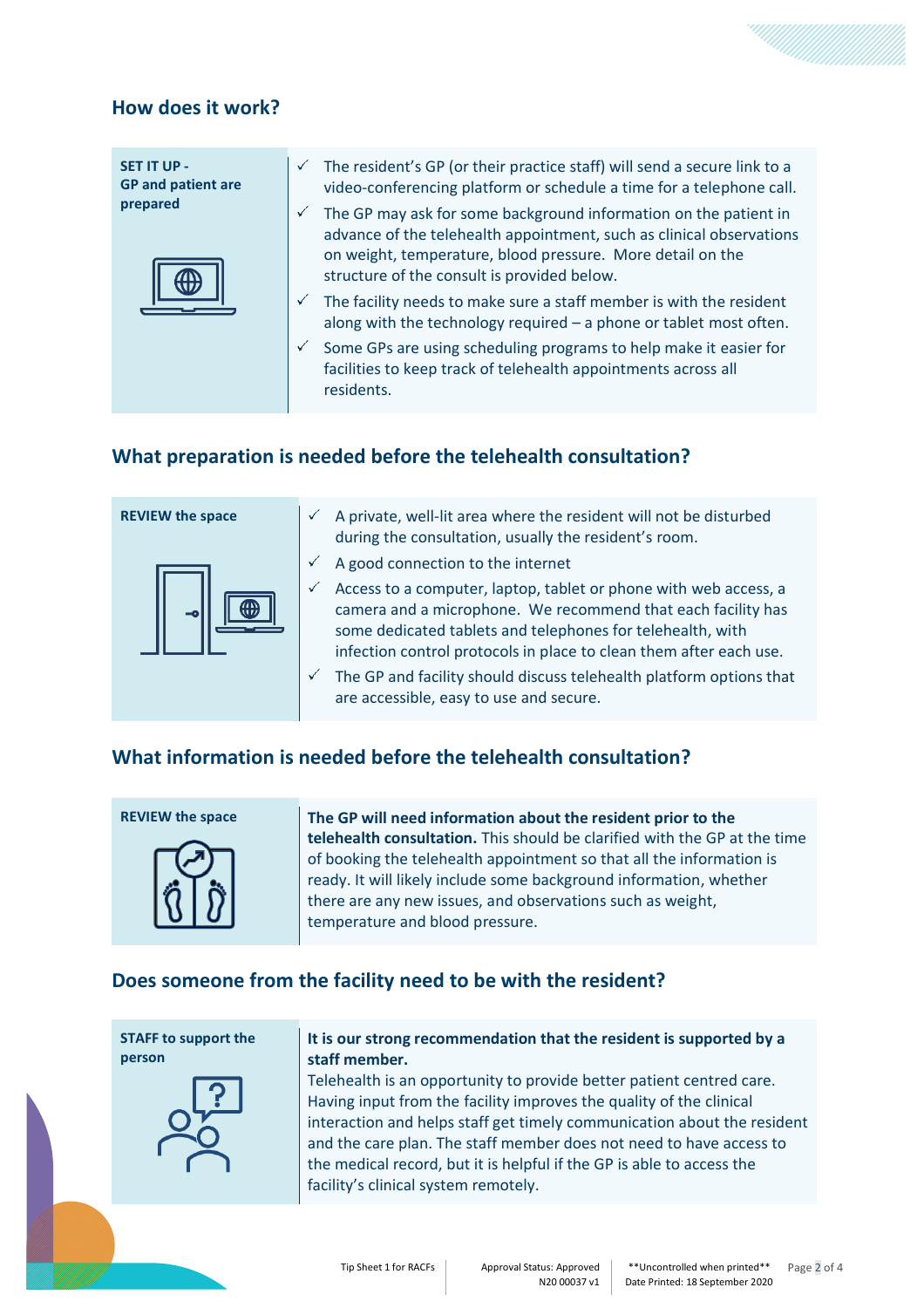# **What happens afterwards?**

**SHARE summary and discuss with the team**



The GPs will provide a summary or copy of their clinical notes to the RACF and other members of the patient's care team as required to ensure all parties involved have up-to-date information. This summary will include key issues, assessment, outcomes of the consultation, treatment changes or advice and the future treatment plan.

#### **It is important to note that following a telehealth consultation, GPs need to:**

- meet all their usual obligations to maintain an individual patient health record containing up-to-date patient health information held by the practice
- meet their usual obligations for documenting consultations
- $\checkmark$  obtain verbal informed consent from the patient to proceed with a telephone or video consultation and document this informed consent in the patient's medical record
- $\checkmark$  record the details of any other persons present during the consultation and the patient's explicit consent for such parties to be present
- document that the consultation was conducted by telephone or video consultation
- $\checkmark$  document clinical findings, diagnosis, diagnostic investigations, procedures or medicines prescribed
- document any follow-up required
- $\checkmark$  document any technical malfunctions in the telephone call or video consultation (i.e. poor sound or image) that may have compromised the safety or quality of the consultation.

# **Advantages of using telehealth**

| <b>CONVENIENT and SAFE</b> | √ | GPs can provide telehealth services from locations outside of their<br>practice, for example their own home, if they are in isolation or if<br>they usually visit multiple RACFs. |
|----------------------------|---|-----------------------------------------------------------------------------------------------------------------------------------------------------------------------------------|
|                            | √ | Use of telehealth helps to reduce the number of visitors to aged<br>care facilities.                                                                                              |
|                            | √ | Less disruption to residents' routine.                                                                                                                                            |
|                            | √ | Improved communication flow between the RACF and the<br>resident's usual GP.                                                                                                      |

## **What happens if there is an outbreak of COVID-19?**

In the event of an outbreak, telehealth is the preferred option for the delivery of medical care in most situations.

NWMPHN are encouraging GPs to plan for residents' additional medical needs with their GP colleagues and RACF staff. They may, for example, form a group where one GP continues to visit the site and performs any tasks that can't be undertaken via telehealth.